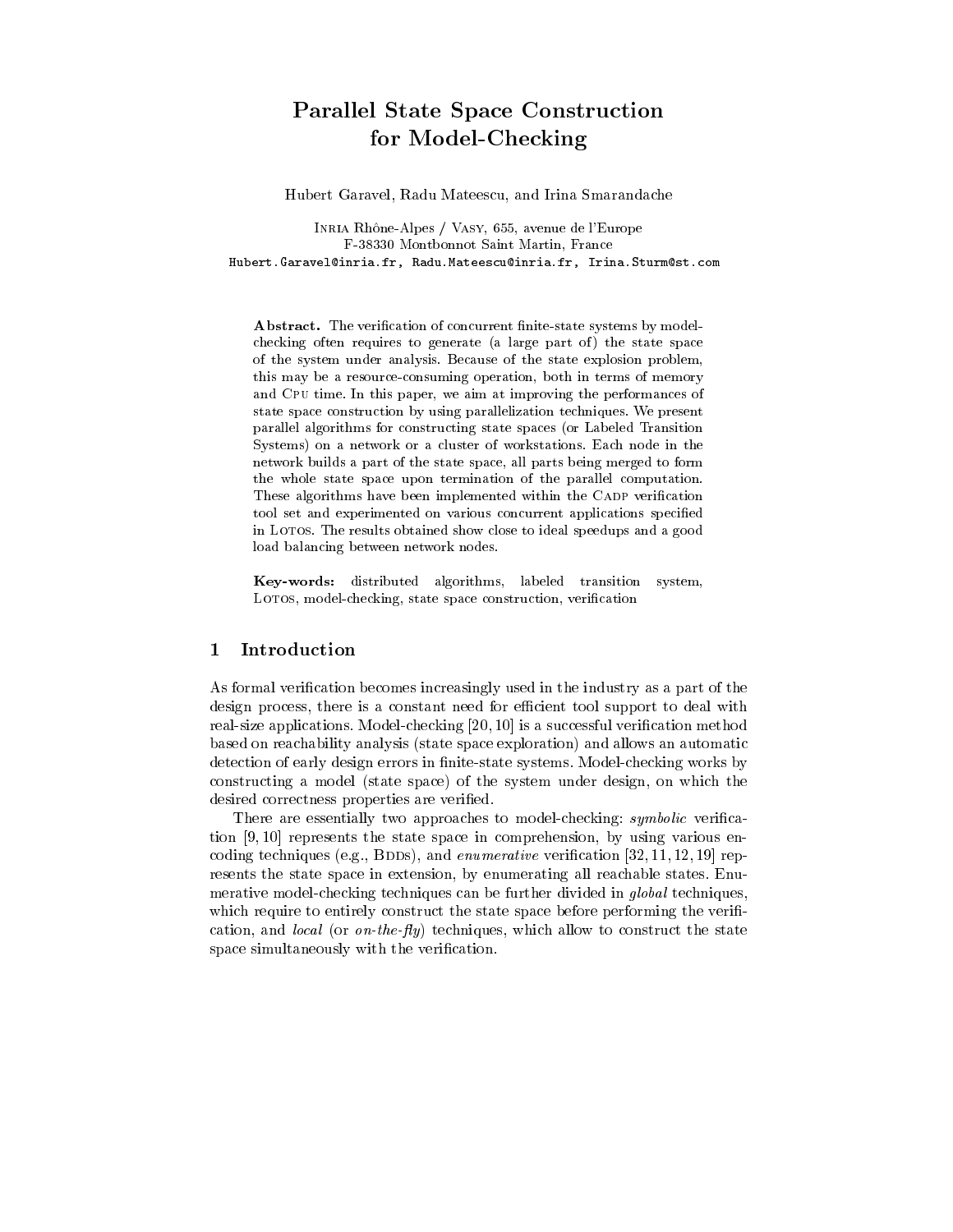In this paper, we focus on enumerative model-checking, which is welladapted to asynchronous, non-deterministic systems containing complex data types (records, sets, lists, trees, etc.). More precisely, we consider the problem of constructing a Labeled Transition System (LTS), which is the natural model for high-level, action-based specification languages, especially process algebras such as Ccs  $[30]$ , Csp  $[18]$ , Acp  $[4]$ , or LOTOS  $[21]$ . An LTs is constructed by exploring the transition relation starting from the initial state (*forward reachability*). During this operation, all explored states must be kept in memory in order to avoid multiple exploration of a same state. Once the LTS is constructed, it can be used as input for various verification procedures, such as bisimulation/preorder checking and temporal logic model-checking. Moreover, when the verication requires to explore the entire LTs (e.g., when verifying invariant temporal properties or checking bisimulation), since the state contents is abstracted away in a constructed LTs, the memory consumed is generally much smaller than for on-they verication on the initial specication.

State space construction may be very consuming both in terms of memory and execution time: this is the so-called state explosion problem. During the last decade, different techniques for handling state explosion have been proposed, among which partial orders and symmetries; however, for industrial-scale systems, these optimizations are not always sufficient. Moreover, most of the currently available verification tools work on sequential machines, which limits the amount of memory (between 0.5 and 2 GBytes on usual configurations), and therefore the use of clusters or networks of workstations is desirable.

In this paper, we investigate an approach to parallelize state space construction on several machines, in order to benet from all the local memories and Cpu resources of each machine. This allows to reduce both the amount of memory needed on each machine and the overall execution time. We propose algorithms for parallel construction of LTss, developed using the generic environments  $B_{CG}$ and  $\text{OPEN/CESAR}$  [13] for LTs manipulation provided by the CADP verification tool set [12]. Since these environments are language independent, our algorithms can be directly used not only for LOTOS, but also for every language connected to the OPEN/CESAR application programming interface, such as UML  $[22]$ .

The implementation is based on standard sockets, available everywhere, and was experimented on two different configurations: a typical network of workstations (Sparc workstations running Solaris and Pcs running Linux, connected using 100 Mb/s Ethernet), and a cluster of Pcs (with 450 MHz processor and 512 MBytes main memory) connected using Sci (Scalable Coherent Interface). Each machine in the network is responsible for constructing a part of the LTs, this part being determined using a static partition function. Upon termination of the parallel computation, which is detected by means of a virtual ring-based distributed algorithm, all parts are merged to form the complete LTS.

We experimented with our algorithms on three non-trivial protocols specified in Lotos: the home audio-video (HAVI) protocol of Philips [33], the TOKENRING leader election protocol [14], and the Scsi-2 bus arbitration protocol [3].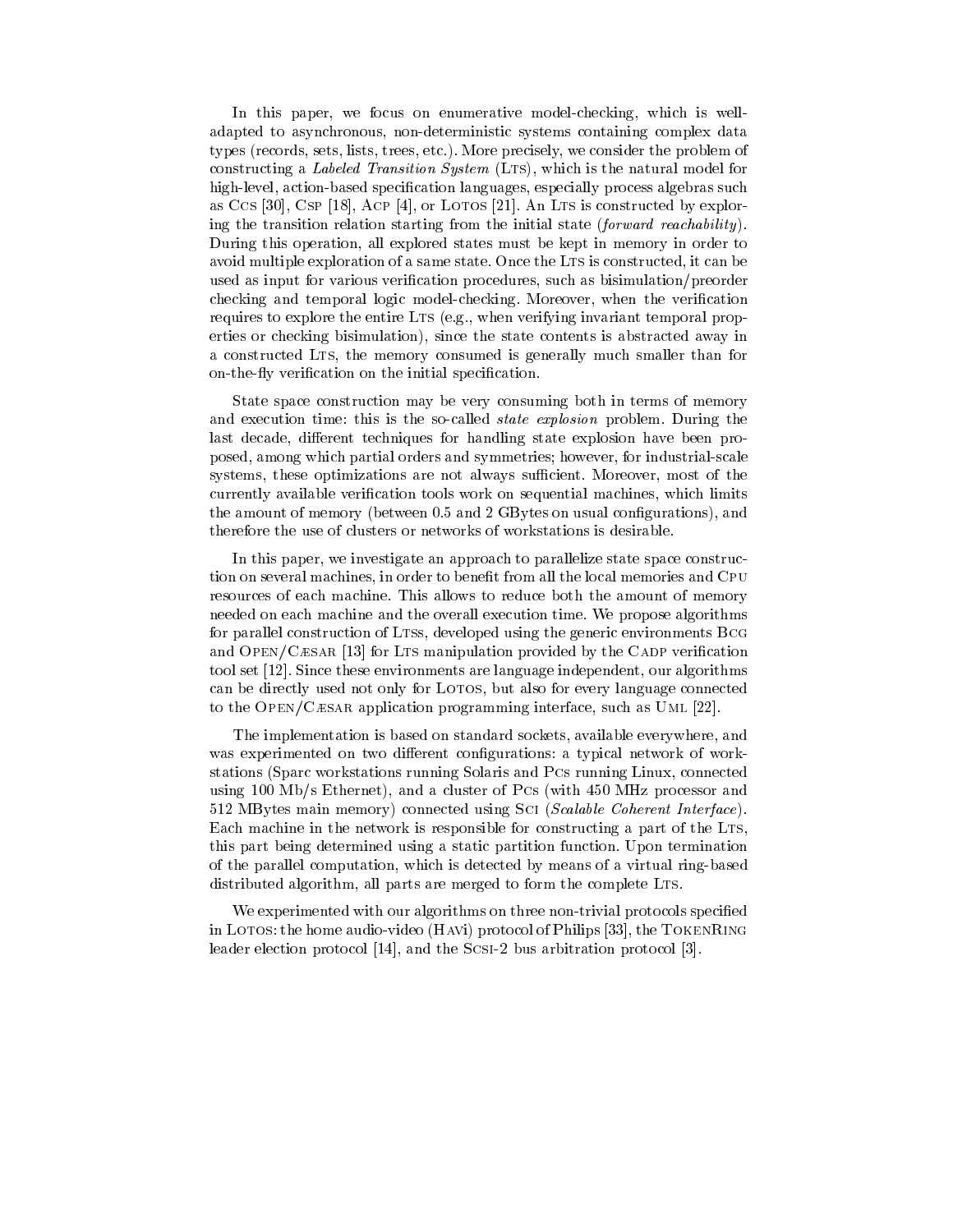Related work Distributed state space construction has been studied in various contexts, mostly for the analysis of low-level formalisms. such as Petri nets, stochastic Petri nets, discrete-time and continuous-time Markov chains [5, 6, 2, 1, 8, 31, 27, 16, 23].

All these approaches share a common idea: each machine in the network explores a subset of the state space. However, they differ on a number of design principles and implementation choices such as: the choice between a shared memory architecture and a message-passing one, the use of hash tables or B-trees to store states on each machine, the way of partitioning the state space using either static hash functions or dynamic ones that allow dynamic load balancing, etc.

As regards high-level languages for asynchronous concurrency, a distributed state space exploration algorithm [26] derived from the Spin model-checker [19] has been implemented for the PROMELA language. The algorithm performs well on homogeneous networks of machines, but it does not outperform the standard, sequential implementation of SPIN, except for problems that do not fit into the main memory of a single machine. Several Spin-specic partition functions are experimented, the most advantageous one being a function that takes into account only a fraction of the state vector.

Another distributed state enumeration algorithm has been implemented in the MUR $\varphi$  verifier [34]. The speedups obtained are close to linear and the hash function used for state space partition provides a good load balancing. However, experimental data reported concerns relatively small state spaces (approximatively 1.5 M states) on a 32-node UltraSparc Myrinet network of workstations.

There also exist approaches, such as [24], in which parallelization is applied to "partial" verification, i.e., state enumeration in which some states can be omitted with a low probability. In the present paper, we only address exact, exhaustive verification issues.

For completeness, we can also mention an alternative approach [17] in which symbolic reachability analysis is distributed over a network of workstations: this approach does not handle states individually, but sets of states encoded using B<sub>DDs</sub>

Paper outline Section 2 gives some preliminary denitions and species the context of our work. Section 3 describes the proposed algorithms for parallel construction of Ltss. Section 4 discusses implementation issues and presents various experimental results. Finally, Section 5 gives some concluding remarks and directions for future work.

#### $\overline{2}$ **Definitions**

A (monolithic) Labeled Transition System (LTS) is a tuple  $M = (S, A, T, s_0)$ , where  $S$  is the set of states, A is the set of actions,  $I \subseteq S \times A \times S$  is the transition relation, and  $s_0 \in S$  is the initial state. A transition  $(s, a, s') \in T$  indicates that the system can move from state  $s$  to state  $s$  by performing action  $a$ . All states in S are assumed to be reachable from  $s_0$  via (sequences of) transitions in T.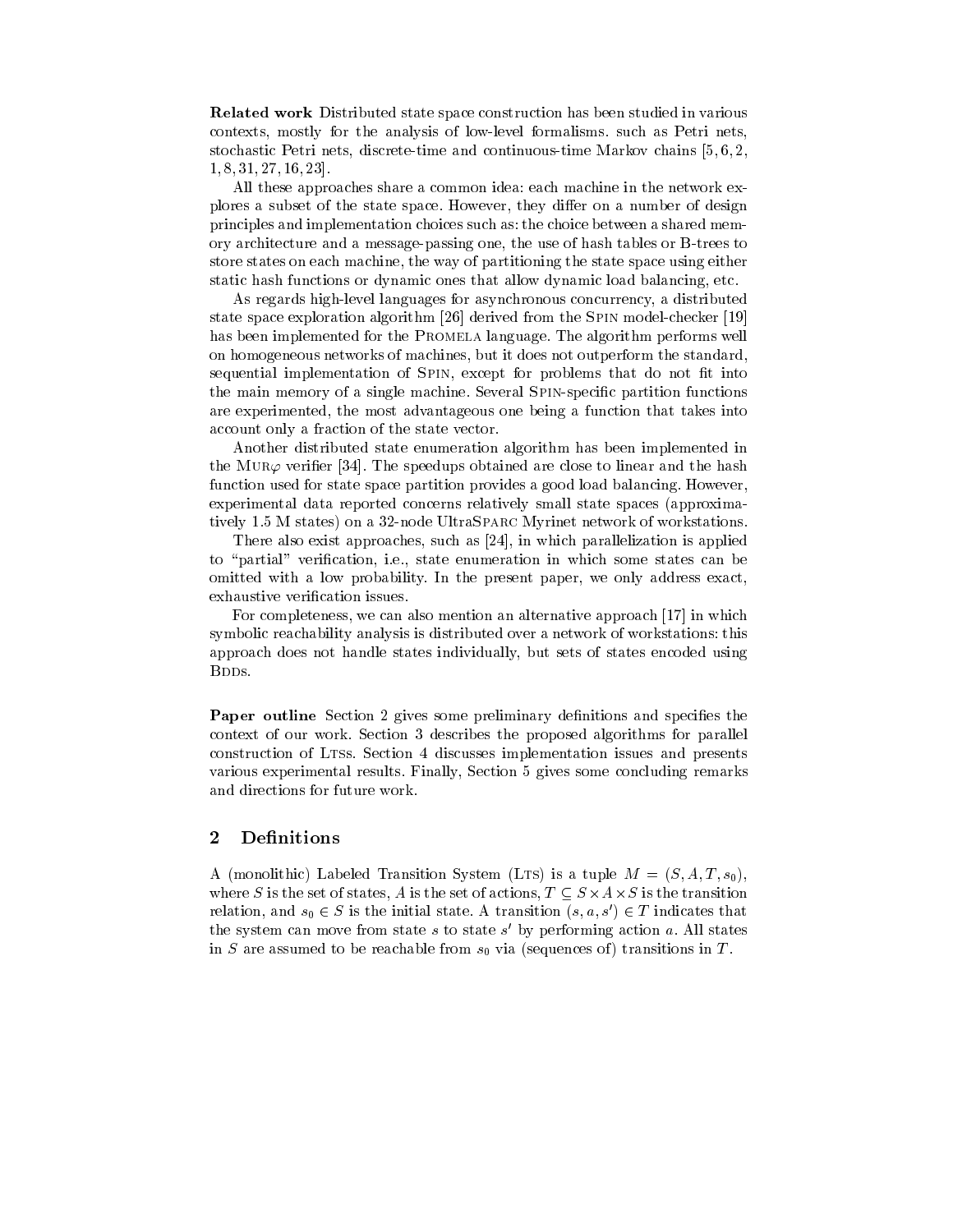In the model-checking approach by state enumeration, there are essentially two ways to represent an LTS:

- explicitly, by enumerating all its states and transitions. In this case, the contents of states becomes irrelevant, since the essential information is given by actions (transition labels). Therefore, when storing an LTs as a computer file, it is sufficient to encode states as natural numbers. An explicit representation of LTss is provided by the BCG (*Binary Coded Graph*) file format of the CADP verification tool set  $[12]$ . The BCG format is based upon specialized compression algorithms, allowing compact encodings of LTSs.
- **implicitly,** by giving its initial state  $s_0$  and its successor function  $succ : S \rightarrow Z^$ defined by  $succ(s) = \{(s, a, s') | (s, a, s') \in T\}$ . An implicit representation of LTSs is provided by the generic, language independent environment OPEN/CESAR [13] of CADP. OPEN/CESAR offers primitives for accessing the initial state of an LTs and for enumerating the successors of a given state, as well as various data structures (state tables, stacks, etc.), allowing straightforward implementations of on-the-fly verification algorithms.

Our objective is to translate LTSs from an implicit to an explicit representation by using parallelization techniques.

In order to represent a monolithic LTs  $M = (S, A, T, s_0)$  on N machines (numbered from 0 to  $N = 1$ ), we introduce the notion of partitioned Lts  $D =$  $(M_0,\ldots,M_{N-1},s_0)$ , where:  $S = \bigcup_{i=0} S_i$  and  $S_i \cap S_j = \emptyset$  for all  $0 \leq i,j \leq N$ (the state set is partitioned into *I*V classes, one class per machine),  $A = \bigcup_{i=0} A_i,$  $T = \bigcup_{i=0}^{n} T_i$  and  $(s, a, s') \in T_i \Rightarrow s' \in S_i$  for all  $0 \leq i < N$  (transitions between two states belonging to different classes are part of the transition relation of the component Lts containing the target state). Note that initial states of the component LTss  $M_i$  are irrelevant, since the corresponding subgraphs may be not connected (i.e., not reachable from a single state). A partitioned LTs can be represented as a collection of BcG files encoding the components  $M_0, \ldots, M_{N-1}$ .

# 3 Parallel generation of LTSs

In this section we present two complementary algorithms allowing to convert an implicit LTs (defined using the OPEN/C $\epsilon$ ESAR interface) to an explicit one (represented as a BCG file) using  $N$  machines connected by a network. These algorithms operate in two steps:

- { Construction of a partitioned Lts represented as a collection of Bcg les. This is done by using an algorithm called DISTRIBUTOR, which is executed on every machine in order to generate a BcG file encoding a component of the partitioned LTS.
- $\sim$  conversion to a monocities in a single as a single Bcg single Bcg single Bcg single Bcg single. using an algorithm called BcgMerge, which is executed on a sequential machine in order to generate a single BCG file containing all the states and transitions of the partitioned LTS.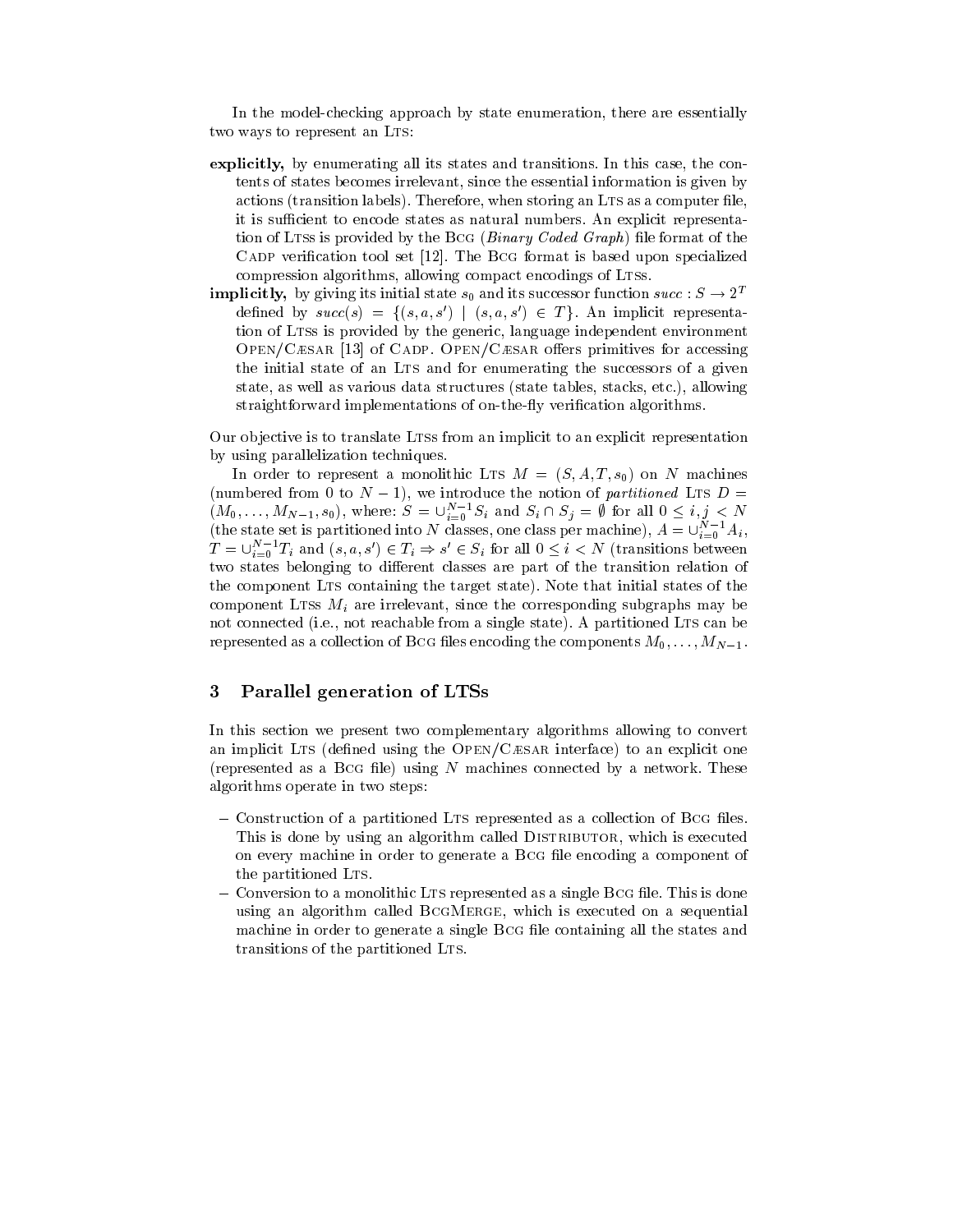Once the BCG file encoding the initial LTS has been constructed, it can be used as input for the EVALUATOR 3.0 model-checker [28] of CADP, which allows linear-time verification of temporal formulas expressed in regular alternation-free  $\mu$ -calculus.

#### 3.1Construction of partitioned LTSs

We consider a network of N machines numbered from 0 to  $N-1$  and an LTs  $M = (S, A, T, s_0)$  given implicitly by its initial state  $s_0$  and its successor function succ. Machine  $i$  can send a message  $m$  to machine  $j$  by invoking a primitive named SEND  $(j, m)$ , and can receive a message by invoking another primitive RECEIVE  $(m)$ . There are four kinds of messages: Arc, Rec, Snd, and Trm, the first one being used for sending Lts transitions and the others being related to termination detection. SEND and RECEIVE are assumed to be non-blocking. RECEIVE returns a boolean answer indicating whether a message has been received or not.

The parallel generation algorithm DISTRIBUTOR that we propose is shown on Figure 1. Each machine executes an instance of DISTRIBUTOR and explores a part of the state space S. The states explored by each machine are determined using a static partition function  $h : S \to [0, N - 1]$ . Machine *i* explores all states s such that  $h(s) = i$  and produces a B cG file  $B_i = (S_i, A_i, T_i)$ . The computation is started by the machine called *initiator*, having the index  $h(s_0)$ , which explores the initial state of the LTS.

The states visited and explored by machine  $i$  during the forward traversal of the LTs are stored in two sets  $V_i$  ("visited") and  $E_i$  ("explored"), respectively.  $V_i$  and  $E_i$  are implemented using the state table handling primitives provided by the OPEN/CESAR environment. The transitions to be written to the local BcG file  $B_i$  are temporarily kept in a work list  $L_i$ . It is worth noticing that the DISTRIBUTOR algorithm only keeps in memory the state set  $S_i$  of the corresponding component of the partitioned LTs, whilst the transition relation  $T_i$  is stored in the BCG file  $B_i$ . The DISTRIBUTOR algorithm consists of a main loop, which performs three actions:

- (a) A state  $s \in V_i$  is explored by enumerating all its successor transitions  $(s, a, s) \in succ(s)$ . It a target state s belongs to machine  $i$  (i.e.,  $h(s) = i$ ), the corresponding transition is kept in the list  $L_i$  and will be processed later. Otherwise, the transition is sent to machine  $n(s$  ) as a message  $Arc(n_i(s), a, s')$ , where  $n_i(s)$  is the number associated by machine i to s. Machine  $n(s)$  is responsible for writing the transition to its local BCG file and for exploring state  $s$  . Note that there is no need to send the contents of state s itself, but only its number  $n_i(s)$ .
- (ii) A transition is taken from Li and is written to the Bcg computing  $\mu$  is  $\mu$  by computing  $\Omega$ appropriate numbers for the source and target states. In order to obtain a bijective numbering of LTs states across the  $N$  BcG files, each state  $s$ explored by machine i is assigned a number  $n_i(s)$  such that  $n_i(s)$  mod  $N = i$ . This is done using a counter  $c_i$ , which is initialized to i and incremented by N every time a new state is visited.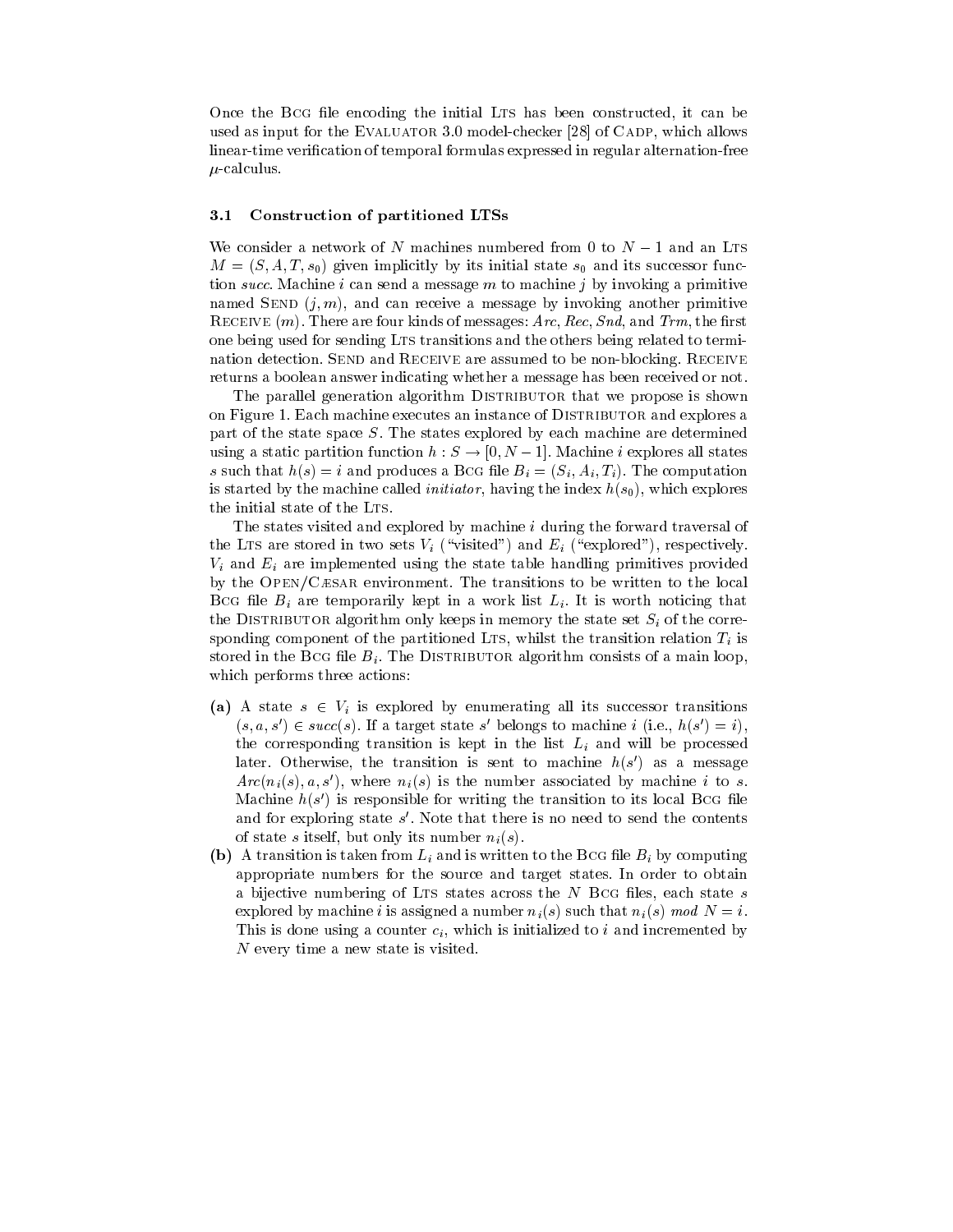procedure DISTRIBUTOR  $(i, s_0, succ, h, N)$  is  $\textit{inituation}_i := (h(s_0) = i); L_i := \emptyset; E_i := \emptyset; A_i := \emptyset; I_i := \emptyset; C_i := i;$ if in items is a second contract of the second contract of the second contract of the second contract of the s terminit := false;  $n_i(s_0) := c_i$ ;  $V_i := \{s_0\}$ ;  $S_i := \{n_i(s_0)\}\$ else  $V_i := \emptyset; S_i := \emptyset$ endif; terminated in the set of  $\mathbf{r}$  :  $\mathbf{r}$  is defined in the  $\mathbf{r}$  set of  $\mathbf{r}$  :  $\mathbf{r}$  is  $\mathbf{r}$  : 0; nbsent in the  $\mathbf{r}$  set of  $\mathbf{r}$  is a set of  $\mathbf{r}$  is a set of  $\mathbf{r}$  is a set of  $\mathbf{r}$  is while  $\neg$ *terminated* i do (a) if  $V_i \neq \emptyset$  then let  $s \in V_i$ ;  $V_i := V_i \setminus \{s\}; E_i := E_i \cup \{s\};$ forall  $(s, a, s') \in succ(s)$  do if  $n(s) = i$  then  $L_i := L_i \cup \{(n_i(s), a, s')\}$ else SEND ( $h(s)$ ,  $Arc(n_i(s), a, s)$ );  $nosent_i := nosent_i + 1$ endif endfor (b) elsif  $L_i \neq \emptyset$  then let  $(n, a, s) \in L_i$ ;  $L_i := L_i \setminus \{(n, a, s)\};$ if  $s \notin E_i \cup V_i$  then  $\begin{array}{l} (n,a,s) \in L_i \colon L_i := L_i \setminus \{(n,a,s)\};\ \varepsilon \not\in E_i \cup V_i \; \textbf{then} \ c_i := c_i + N; \: n_i(s) := c_i; \: V_i := V_i \cup \{s\}; \: S_i := S_i \cup \{n_i(s)\}; \end{array}$ endif;  $\begin{aligned} c_i &:= c_i + N;\, n_i(s) := c_i;\, V_i := V_i \cup \{s\};\, S_i := \ \textbf{endif};\ A_i &:= A_i \cup \{a\};\, T_i := T_i \cup \{(n,a,n_i(s))\} \end{aligned}$ endif; (c) if RECEIVE  $(m)$  then case m is  $Arc(n, a, s) \rightarrow L_i := L_i \cup \{(n, a, s)\};$   $nbrecd_i := nbrecd_i + 1$  $Rec(\kappa) \rightarrow \textbf{11} \neg \textit{initator}_i \textbf{then}$  $S = \{ \{ \}$   $\{ \}$   $\{ \}$   $\{ \}$   $\{ \}$   $\{ \}$   $\{ \}$   $\{ \}$   $\{ \}$   $\{ \}$   $\{ \}$   $\{ \}$   $\{ \}$   $\{ \}$   $\{ \}$   $\{ \}$   $\{ \}$   $\{ \}$   $\{ \}$   $\{ \}$   $\{ \}$   $\{ \}$   $\{ \}$   $\{ \}$   $\{ \}$   $\{ \}$   $\{ \}$   $\{ \}$   $\{ \}$   $\{ \}$   $\{ \}$  elsif terminit then totalrecd := k; SEND  $((i + 1) \mod N, Snd(nbsent_i))$ endif  $\mathcal{S}na(\kappa) \rightarrow \mathbf{u} \neg \mathit{unitator}_i$  then  $S$  is the interesting of  $S$  is the interesting interesting in  $S$ elsif  $terminit \wedge totalrecd = k$  then send ((i + 1) model is the north  $\sim$ else  $terminit := false$ endif  $\lim \rightarrow$  if  $\neg$  initiator, then  $\mathcal{S}$  and  $\mathcal{S}$  (i.e. ii ) in the set of  $\mathcal{S}$  . The set of  $\mathcal{S}$ endif; terminated in the set of the set of the set of the set of the set of the set of the set of the set of the set endcase endif; if  $L_i = \emptyset \wedge V_i = \emptyset \wedge initiator_i \wedge \neg terminit$  then terminit := true; SEND  $((i + 1) \mod N, Rec(nbrecd_i))$ endif endwhile end

Fig. 1. Parallel generation of an LTs as a collection of BcG files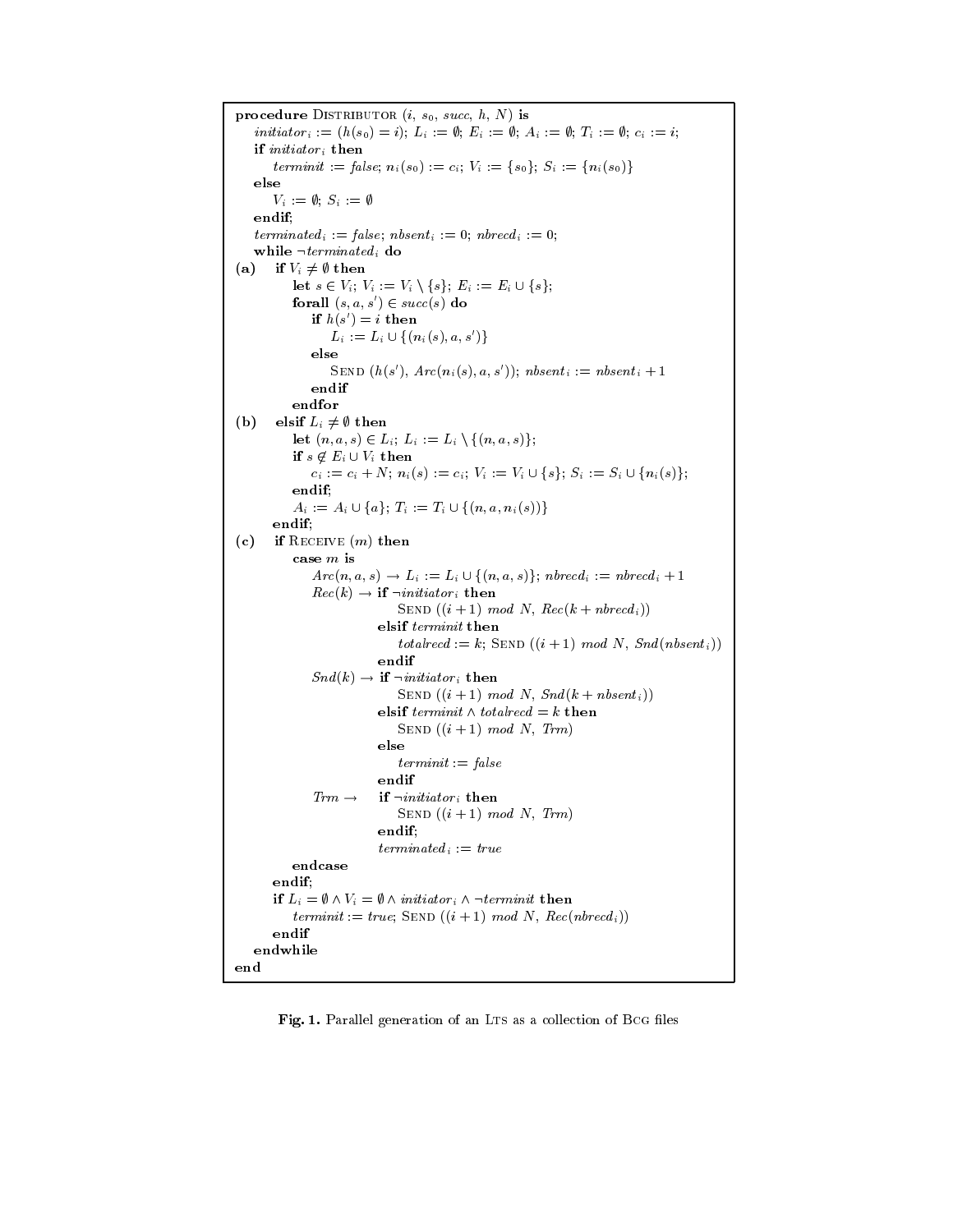(c) and intermediate matrix is made to message m from another matrix matrix matrix  $\sim$  m has  $\sim$ the form  $Arc(n, a, s)$ , it denotes a transition (s, a, s), where n is the source state number  $n_i(s')$  assigned by the sender machine of index  $j = n \mod N$ . In this case, the contents of m is stored in the list  $L_i$ ; otherwise, m is related to termination detection (see below). Thus, the BcG file  $B_i$  will contain all LTs transitions whose target states are explored by machine  $i$ .

In order to detect the termination of the parallel LTs generation, we use a virtual ring-based algorithm inspired by [29]. According to the general definition,  $(global)$  termination is reached when all local computations are finished (i.e., each machine i has neither remaining states to explore, nor transitions to write in its BcG file  $B_i$ ) and all communication channels are empty (i.e., all sent transitions have been received).

The principle of the termination detection algorithm used in DISTRIBUTOR is the following. All machines are supposed to be on an unidirectional virtual ring that connects every machine i to its successor machine  $(i + 1)$  mod N. Every time the initiator machine finishes its local computations, it checks whether global termination has been reached by generating two successive waves of Rec and Snd messages on the virtual ring to collect the number of messages received and sent by all machines, respectively. A message  $Rec(k)$  (resp.  $Snd(k)$ ) received by machine i indicates that k messages have been received (resp. sent) by the machines from the initiator up to  $(i - 1)$  mod N. Each machine i counts the messages it messages it has received and sent  $\alpha$  two integers  $\alpha$  and  $\alpha$  and  $\alpha$  and  $\alpha$  ,  $\alpha$ and adds their values to the numbers carried by Rec and Snd messages. Upon receipt of the  $Snd(k)$  message ending the second wave, the initiator machine checks whether the total number  $k$  of messages sent is equal to the total number totalrecd of messages received (the result of the Rec wave). If this is the case, it will inform the other machines that termination has been reached, by sending a Trm message on the ring. Otherwise, the initiator concludes that termination has not been reached yet and will generate a new termination detection wave later.

In practice, to reduce the number of termination detection messages, each machine propagates the current wave only when its local computations are finished (for simplicity, we did not specify this in Figure 1). Experimental results have shown that in this case there is almost no termination detection overhead, two waves being always sufficient. This distributed termination detection scheme seems to use less messages than the centralized termination detection schemes used in the parallel versions of SPIN [26] and MUR $\varphi$  [34], which in all cases require several broadcast message exchanges between a coordinator machine and all other machines.

#### 3.2Merging of partitioned LTSs into monolithic LTSs

After constructing a collection of  $N$  BcG files representing a partitioned LTs by using the DISTRIBUTOR algorithm, the next step is to convert them into a unique BcG file in order to make it usable by the verification tools of CADP.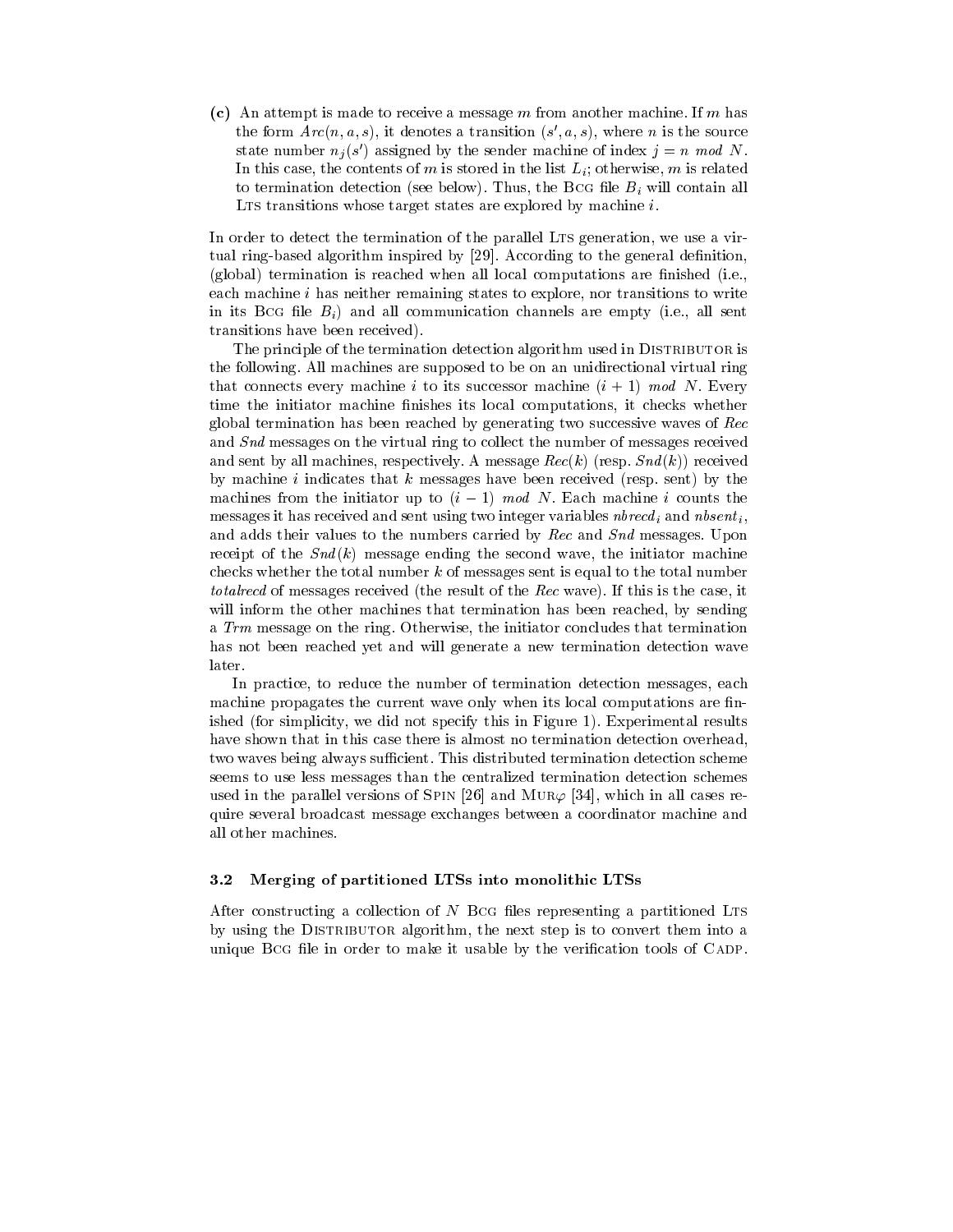Since the states contained in different  $B\text{CG}$  files have been given unique numbers by the DISTRIBUTOR algorithm (i.e., every state belonging to the BCG file  $B_i$ has an index k such that k mod  $N = i$  and two states belonging to the same BcG file have different numbers), this could simply be done by concatenating all transitions of the  $N$  BcG files.

However, since the partition function h is not perfect, a simple concatenation may result in a BcG file with an initial state number different from  $0$  (when  $h(s_0) \neq 0$  and with "holes" in the numbering of states (when  $|S_i| \neq |S_j|$  for two BcG files  $B_i$  and  $B_j$ ). For example, for an LTS with 7 states and  $N=2$ , DISTRIBUTOR could produce  $S_0 = \{0, 2, 4, 6, 8\}, S_1 = \{1, 3\}, \text{ and } h(s_0) = 1,$ which would lead by concatenation to a BcG file with  $S = \{0, 1, 2, 3, 4, 6, 8\}$ instead of  $S = \{0, 1, 2, 3, 4, 5, 6\}$ . A contiguous renumbering of the states would be more suitable for achieving a better compaction of the final  $B\text{cc}$  file.

The conversion algorithm BcgMerge that we propose (see Figure 2) takes as inputs a partitioned LTs represented as a collection of BcG files  $B_0, \ldots, B_{N-1}$ generated using DISTRIBUTOR from an LTS  $M = (S, A, T, s_0)$ , and the index  $i_0$  $\left( \begin{array}{c} h_1 \geq 0 \end{array} \right)$  , which is the Bcg Bcg g length containing some containing a Bcg g length  $\alpha$ generated using DISTRIBUTOR from an LTS  $M = (S, A, T, s_0)$ , and the index  $i$   $(= h(s_0))$  of the BCG file containing  $s_0$ . BCGMERGE constructs a BCG file tha encodes  $M$  by numbering the states contiguously from 0 to  $|S| - 1$ 

```
procedure BCGMERGE (B_0, ..., B_{N-1}, i_0) is
     c := 0;
     forall k = 0 to N - 1 do
           i := (i_0 + k) \text{ mod } N;c_i := c;c := c + |\{q \in S_i \mid q \mod N = i\}|c := c + |\{q \in S_i \mid q \mod N = i\}|end;
     Q := \emptyset; A := \emptyset; R := \emptyset; q_0 := 0;forall k = 0 to N - 1 do
           i := (i_0 + k) \text{ mod } N;forall (q, a, q') \in T_i do
                  \begin{array}{l} \mathbf{a} \in (i_0 + k) \mod N; \ \mathbf{a} \mathbf{I} \left( q, a, q' \right) \in T_i \ \mathbf{d} \mathbf{o} \ Q := Q \cup \{ c_{a \mod N} + (q \ div \ N), c_i + (q' \ div \ N) \}; \end{array}all (q, a, q') \in T_i do<br>
Q := Q \cup \{c_{q \mod N} + (q) \}<br>
A := A \cup \{a\}Q := Q \cup \{c_{q \mod N} + (q \ div \ N), c_i + (q' \ div \ N)\};\ A := A \cup \{a\};\ R := R \cup \{(c_{q \mod N} + (q \ div \ N)), a, c_i + (q' \ div \ N))\}\end
     end
end
```
Fig. 2. Merging of a collection of BcG files into a single one

Let  $N_i = |\{q \in S_i \mid q \mod N = i\}|$  be the number of states belonging to file  $B_i$ , i.e., the states  $s \in S$  of the original LTs having  $h(s) = i$ . The idea is to assign to each BcG file  $B_i$  (for i going from  $i_0$  to  $(i_0 + N - 1)$  mod N) a new range  $[c_i, c_i + N_i - 1]$  of contiguous state numbers such that  $c_{i_0} = 0$  and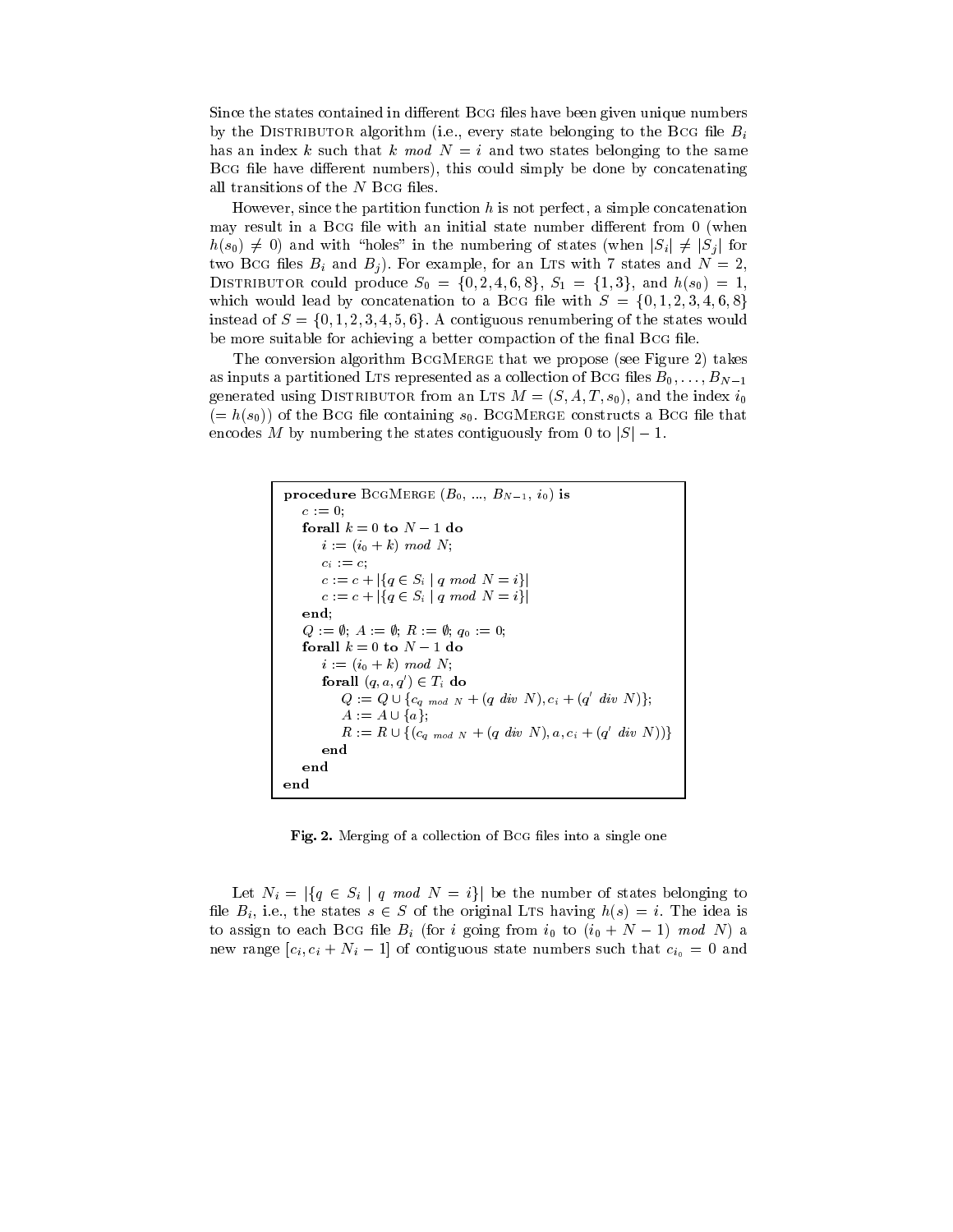$c_{(i+1) \mod N} = c_i + N_i$ . The final BCG file  $B = (Q, A, R, q_0)$  is then obtained by concatenating the transitions of all BcG files  $B_i$ , each state number  $q \in S_i$ corresponding to a state  $s \in S$  with  $h(s) = i$  being replaced by  $c_i + (q \ div N)$ (where div denotes integer division). Thus, the initial state  $s_0$  will get number  $q_0 = c_{i_0} + (i_0 \text{div } N) = 0$  and all states will be numbered contiguously.

It is worth noticing that the BcgMerge algorithm processes only one Bcg file  $B_i$  at a time and does not require to load in memory the transition relation of  $B_i$ . State renumbering is performed on-the-fly, resulting in a low memory consumption, independent from the size of the input BcG files.

### 4 Experimental results

We implemented the DISTRIBUTOR and BCGMERGE algorithms within the CADP verification tool set  $[12]$  by using the OPEN/CESAR  $[13]$  and BCG environments. To ensure maximal portability, the communication primitives of DISTRIBUTOR are built on top of  $TCP/IP$  using standard UNIX sockets. An alternative implementation using the MPI (*Message Passing Interface*) standard [15] would have been possible; we chose sockets because they are built-in in most operating systems and because the DISTRIBUTOR algorithm was simple enough not to require the higher-level functionalities provided by Mpi.

We experimented DISTRIBUTOR and BCGMERGE on three industrial-sized protocols specified in LOTOS:

- (a) The Havi protocol  $\{33\}$  standardized by several companies, among which  $\Delta$ Philips, in order to solve interoperability problems for home audio-video networks. Havi provides a distributed platform for developing applications on top of home networks containing heterogeneous electronic devices and allowing dynamic plug-and-play changes in the network conguration. We considered a configuration of the HAVi protocol with 2 device control managers (1,039,017 states and 3,371,039 transitions, state size of 80 bytes).
- $\{b_{\alpha}\}$  The correct Tomation reduce the correct protocol [14] for unidirection ring networks, which is an enhanced version of the protocols proposed by Le Lann [25] and by Chang & Roberts [7]. This TOKENRING protocol corrects an error in Le Lann's and Chang & Roberts' protocols, by allowing to designate a unique leader station in presence of various faults of the system, such as message losses and station crashes. We considered a configuration of the TokenRing protocol with 3 stations (12,362,489 states and 45,291,166 transitions, state size of 6 bytes).
- $\{e\}$  The arbitration protocol for the SCSI-2 bus  $\{9\}$ , which is designed to provide an efficient peer-to-peer  $I/O$  bus for interconnecting computers and peripheral devices (magnetic and optical disks, tapes, printers, etc.). We considered SCSI-2 configurations consisting of a controller device and several disks that accept data transfer requests from the controller. Two versions of the specification have been used:  $v1$ , with 5 disks (961,546 states and 5,997,701) transitions, state size of 13 bytes) and v2, with 6 disks (1,202,208 states and 13,817,802 transitions, state size of 15 bytes).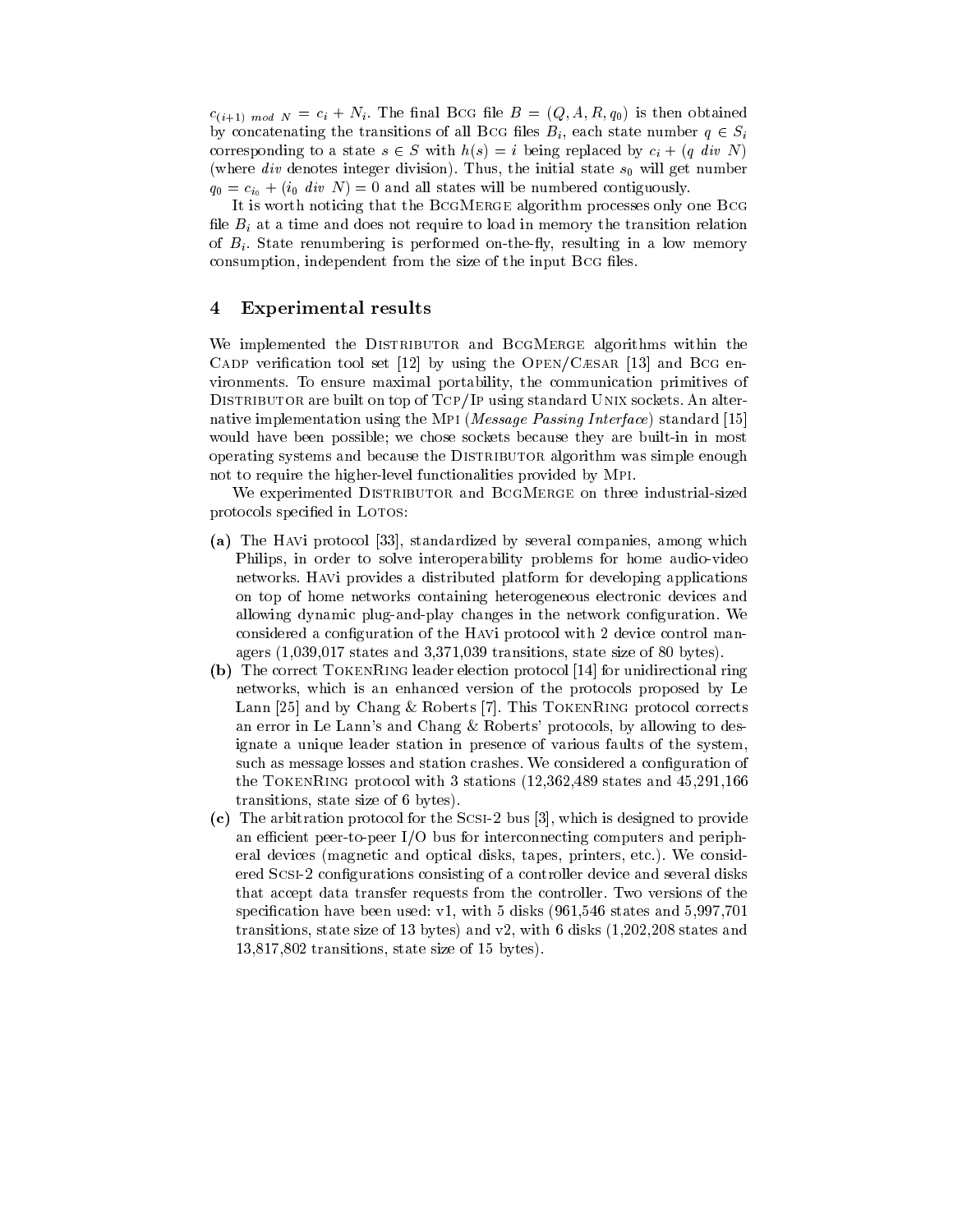The experiments have been performed on a cluster of 450 MHz, 512 MBytes Pcs connected via Sci. Our performance measurements concern three aspects: speedup, partition function, and use of communication buffers.

#### 4.1Speedup

Figure 3 shows the speedups obtained by generating the LTSs of the aforementioned LOTOS specifications in parallel on a cluster with up to 10 Pcs. For the TokenRing and Havi protocols, the speedups observed on N machines are given approximately by the formulas  $S_N = t_1/t_N = 0.4N$  and  $S_N = 0.3N$  ( $t_k$ ) being the execution time on  $k$  machines). For the v1 and v2 versions of the Scsi-2 protocol, the speedups obtained are close to ideal.



Fig. 3. Speedup measurements for the Havi, TokenRing, and Scsi-2 protocols

These results can be explained by examining the implementation of the DISTRIBUTOR algorithm. The state sets explored by each machine in the network are stored locally using the hash tables provided by the  $OPEN/CESAR$  library. Since the search time in a hash table linearly increases with the number of states present in the table, splitting the state set among  $N$  machines is likely to reduce by  $N$  the overall search time. Also, parallelization becomes efficient when the time spent in generating state successors is important, which happens for Lotos specifications having many parallel processes and complex synchronization patterns. This explains why the speedup obtained for the Scsi-2 is better than for the TokenRing: the Scsi-2 example involves complex data computations (handling of disk buffers and of device status kept by the controller) and synchronizations (multiple rendezvous between 6 or 7 devices to gain bus ac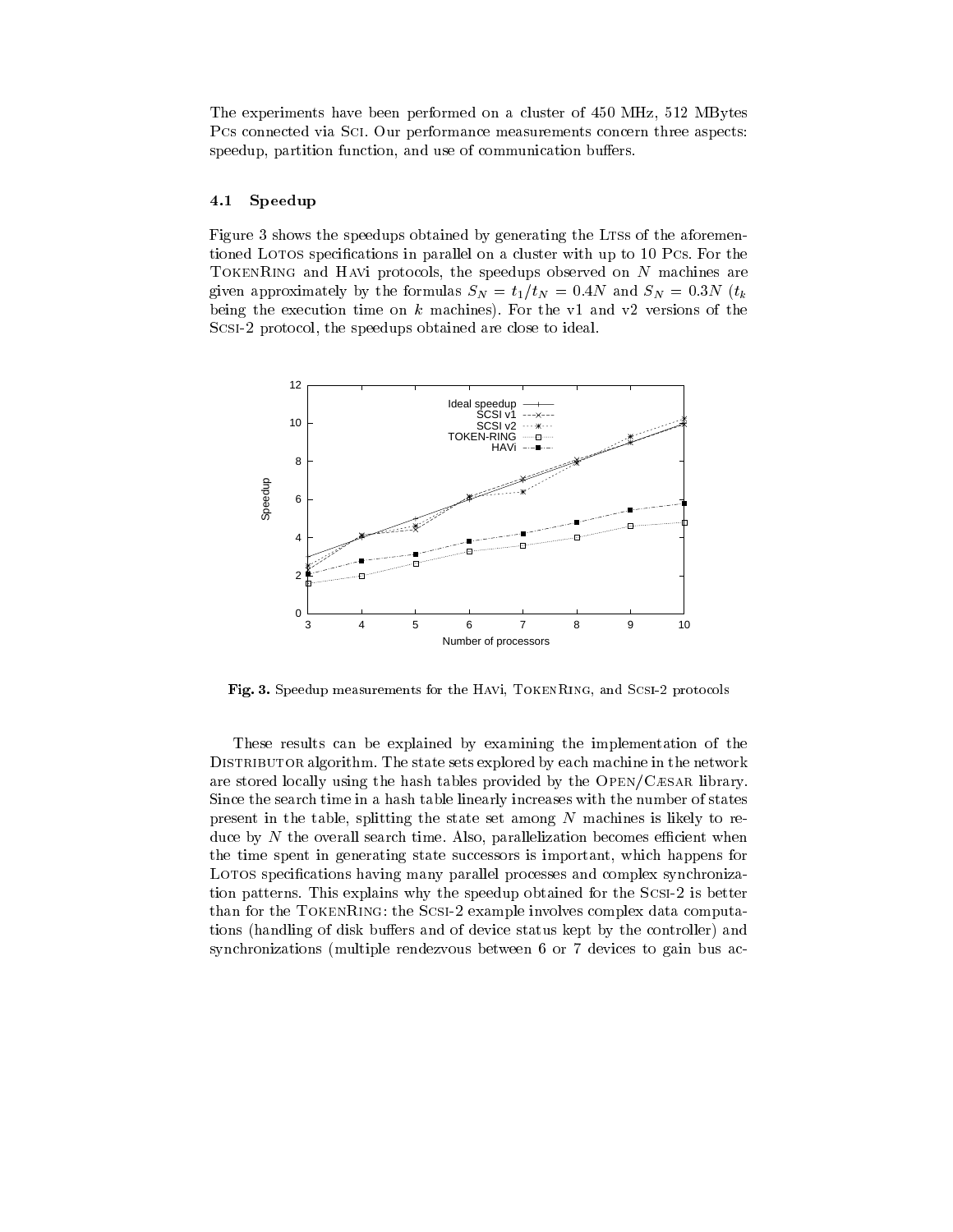cess), whereas the TokenRing example has very simple computations and only binary synchronizations between stations and communication links.

The speedups obtained show a good overlapping between computations and communications during the execution of DISTRIBUTOR. This is partly due to a buffered communication scheme with well-chosen dimensions of transmission buffers (see Section 4.3).

#### 4.2Choosing a good partition function

In order to increase the performance of the parallel generation algorithm, it is essential to achieve a good load balancing between the N machines, meaning that the  $N$  parts of the distributed LTs should contain (nearly) the same number of states. As indicated in Section 3.1,we adopted a static partition scheme, which avoids the potential communication overhead occurring in dynamic load balancing schemes. Then, the problem is to choose an appropriate partition function  $h : S \to [0, N - 1]$  associating to each state a machine index.

Because we target at language independent state space construction, we cannot assume that state contents exhibit structural properties  $(e.g., constant fields,$ repeated patterns, etc.) particular to a given language. All that we can assume is that state contents are uniformly distributed bit strings.

The OPEN/CESAR environment [13] of CADP offers several hashing functions  $f(s, P)$  that compute, for a state s and a prime number P, a hash-code between 0 and  $P-1$ . The function we chose<sup>1</sup> performs very well, i.e., it uniformly distributes the states of S into P chunks, each one containing  $|S|$  div P states. To distribute these  $P$  chunks on  $N$  machines, the simplest way is to take the remainder of the hash-code modulo  $N$ , yielding a partition function of the form  $h(s) = f(s, P) \mod N$ . In order to guarantee that h also distributes states uniformly among the  $N$  machines, we must choose an appropriate value for  $P$ .

Still assuming that state contents are uniformly distributed, the partition function h will allocate  $(P \ div N) + 1$  chunks on each machine  $j \in$  $\{0,\ldots,(P \mod N)-1\}$  and P div N chunks on each other. If N is prime, the obvious choice for P is  $P = N$ , leading to a distribution of a single chunk on each machine. If N is not prime, a choice of P such that P mod  $N = 1$ ensures that only machine 0 has one chunk more than the others. In this case, P should be sufficiently big, in order to reduce the size  $|S|$  div P of a chunk. For the experiments presented in this paper, we chose  $P$  around 1,600,000 (which gives a limit of 10 states per chunk).

Figures 4 and 5 show the distribution of the states on 10 machines for the main protocols described above. In order to evaluate the quality of the distribution, we calculated the standard deviation  $\sigma = \sqrt{(\sum_{i=0}^{N-1} (|S_i| - |S|/N)^2)/N}$ between the sizes  $|S_i|$  of the state sets explored by each machine i in the network. For all examples considered, the values obtained for  $\sigma$  are very small (less

<sup>1</sup> This hashing function, called CAESAR STATE 3 HASH() in the Open/Csar library, calculates the remainder modulo a prime number of the state vector (seen as an arbitrarily long integer number).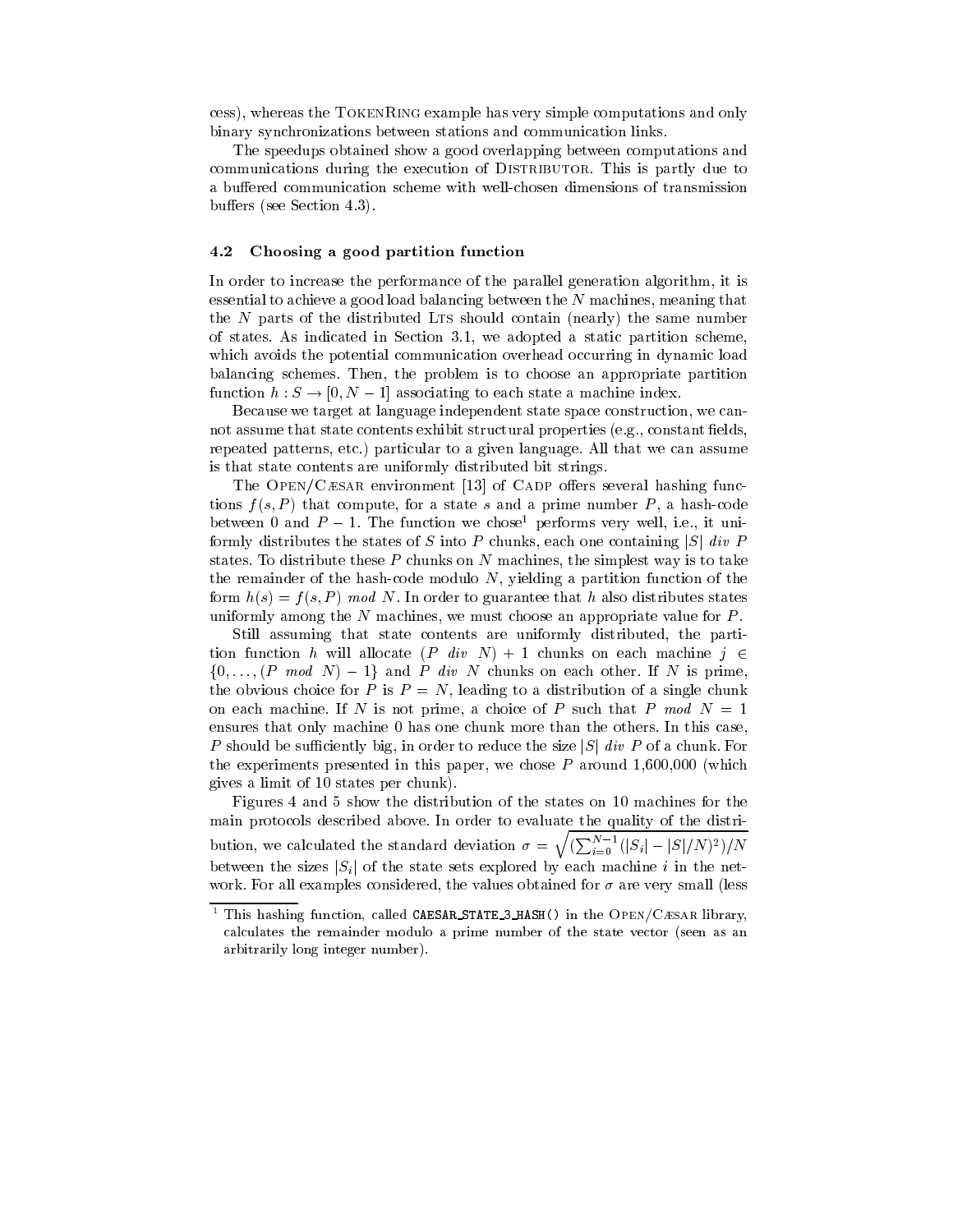than 1% of the mean value  $|S|/N$ , which indicates a good performance of the partition function h.



Fig. 4. State distributions for the Scsi-2 protocol on 10 machines



Fig. 5. State distribution for the TokenRing and Havi protocols on 10 machines

The quality of a partition function could also be estimated according to the number of "cross-border" transitions of the partitioned LTs (i.e., transitions having the source state in a component and the target state in another component). This number should be as small as possible, since it is equal to the number of Arc messages sent over the network during the execution of DISTRIBUTOR. However,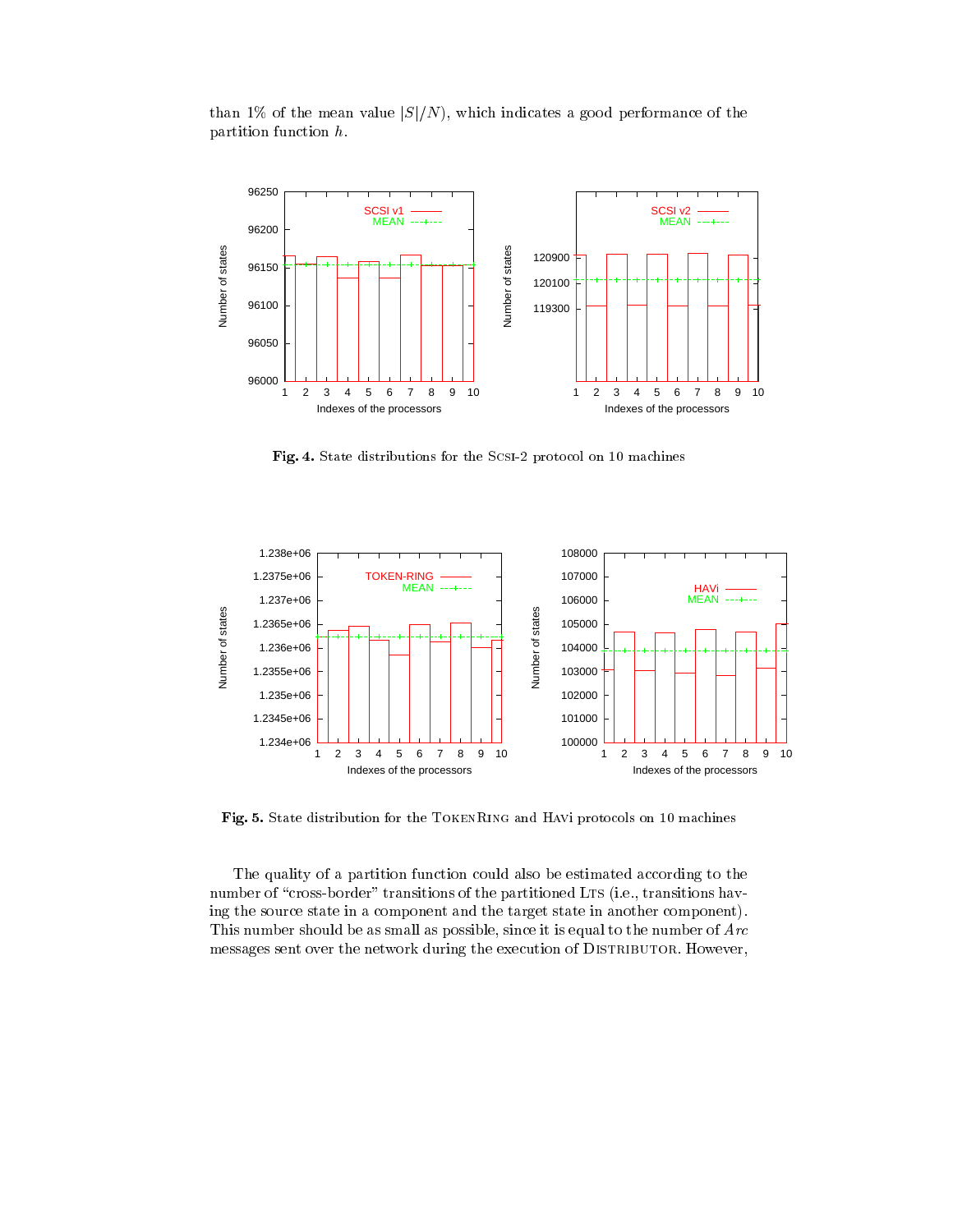in practice, reducing the number of cross-border transitions would require additional information about the structure of the program, and therefore must be language dependent. Since DISTRIBUTOR is built using the language independent OPEN/CESAR environment, we did not focused on developing language dependent (e.g., LOTOS-specific) partition functions. This might be done in the future, by extending the  $\text{OPEN}/\text{C}$  ESAR application programming interface to provide more information about the internal structure of program states.

#### 4.3Using communication buffers

To reduce the overhead of message transmission and to increase the overlapping between communications and computations, we chose an asynchronous, non-blocking implementation of the SEND and RECEIVE primitives used in the DISTRIBUTOR algorithm. Also, to reduce communication latency, these primitives actually perform a buffering of messages (LTs transitions) instead of sending them one by one as indicated in Figure 1.

The implementation is based on Tcp/Ip and standard Unix communication primitives (sockets). In practice, for each machine  $0 \le i \le N-1$ , there is a virtual channel  $(i, j)$  to every other machine  $j \neq i$  with a corresponding logical buffer of size L used for storing messages transmitted on the channel. The  $N-1$  virtual channels associated with each machine share the same physical channel (socket), which has an associated buffer of size  $L_p$ . For a given size d of messages (which depends on the application), we observed that the optimal length of the logical transmission buffer is given by the formula  $L_{opt} = L_p/d(N - 1)$ . Experiments show that for this value, all transitions accumulated in the logical transmission buffers can be sent at the physical level by the next call to SEND.

Figure 6 illustrates the effect of buffering on DISTRIBUTOR's speedup for the Scsi-2 and the TokenRing protocols. A uniform increase of speedup is observed between the variants  $L = 1$  (no buffering) and  $L = L_{\text{out}}$ . The difference in speedup is greater for the TokenRing protocol because the percentage of communication time w.r.t. computation time is more important than for the SCSI-2 protocol. Therefore, the value  $L_{opt}$  seems a good choice for ensuring a maximal overlapping of communications and computations.

# 5 Conclusion and future work

We presented a solution for constructing an LTs in parallel using  $N$  machines connected by a network. Each machine constructs a part of the LTS using the DISTRIBUTOR algorithm, all resulting parts being combined using the BCGMERGE algorithm to form the complete LTS. These algorithms have been implemented within the CADP tool set [12] using the generic environments  $OPEN/CESAR$  [13] and BcG for implicit and explicit manipulation of LTSs.

Being independent from any specification language is a difference between our approach and other related work. To our knowledge, all published algorithms but [8] are dedicated to a specic low-level formalism (Petri nets, Markov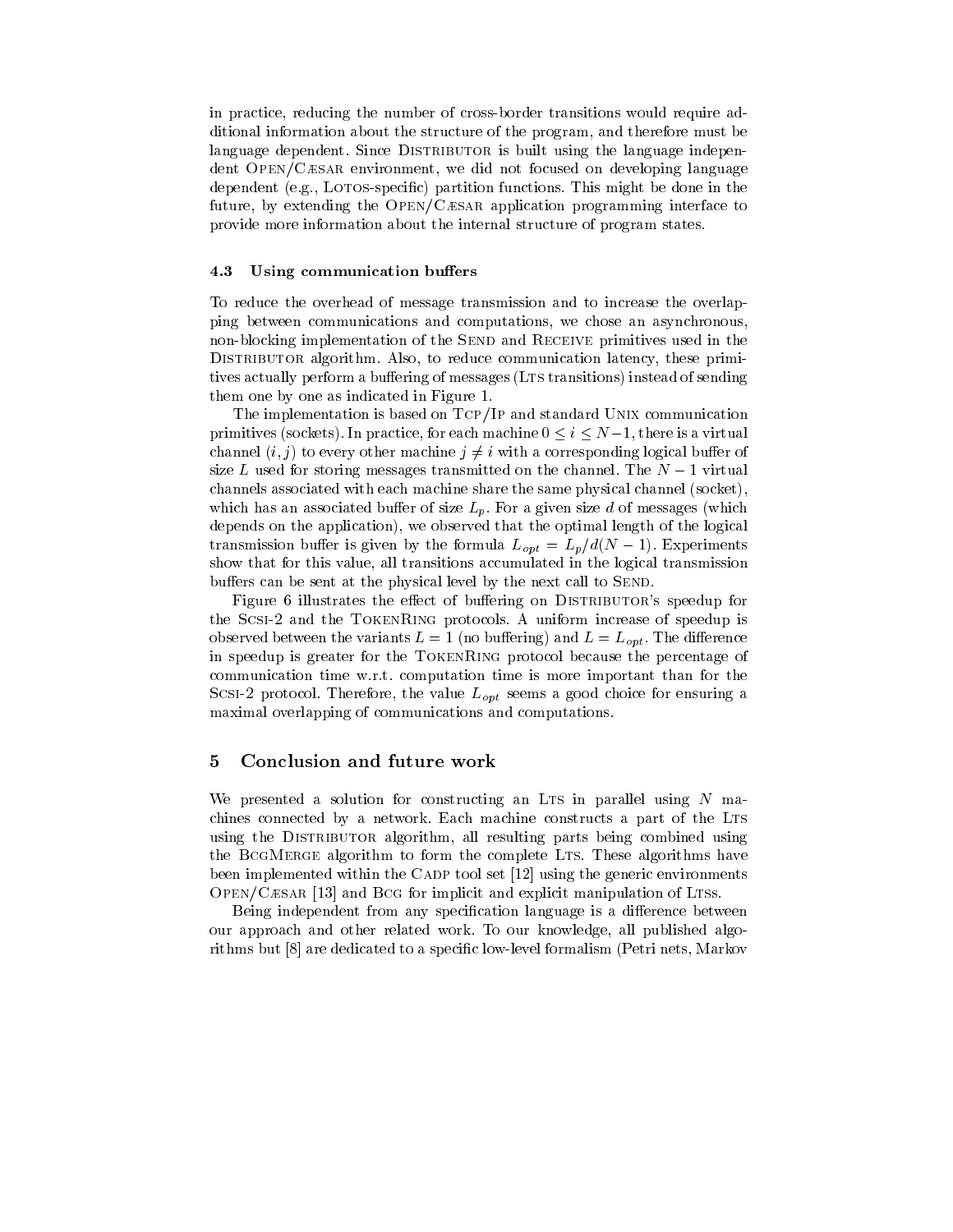

Fig. 6. Speedup measurements for the SCSI-2 and TOKENRING protocols for transmission buffers of size 1 and  $L_{opt}$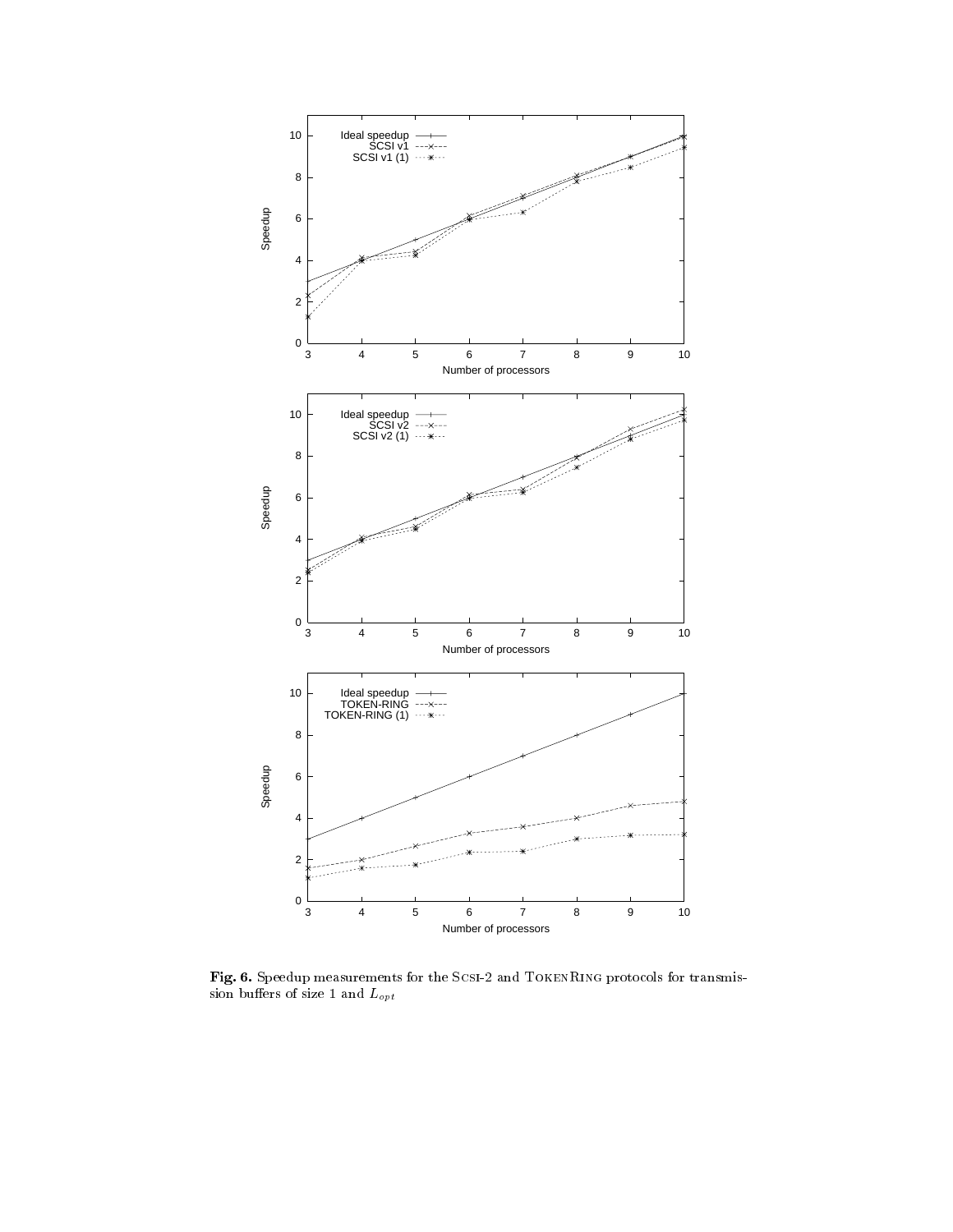chains, etc.) or high-level language (MUR $\varphi$ , PROMELA, etc.). On the contrary, as the  $\text{OPEN}/\text{CESAR}$  and  $\text{BCG}$  environments are language independent, the DISTRIBUTOR and BCGMERGE tools can be used not only for LOTOS, but also for every language having a connection to the  $OPEN/CESAR$  interface, such as the UMLAUT compiler for UML [22].

Another distinctive feature of our approach relies in the scheme used by DISTRIBUTOR and BCGMERGE to assign unique numbers to states. Although the DISTRIBUTOR algorithm is similar to the *ExploreDistributed* algorithm of [8], we manage to number states with mere integers, whereas [8] uses pairs of the form  $\langle processor\ number, local\ state\ number\rangle$ .

We experimented our approach on several real-size LOTOS specifications, for which we generated large LTSs (up to 12 million states and 45 million transitions). Compared to the data reported for other high-level languages such as MUR $\varphi$  [34] and PROMELA [26], respectively, we were able to generate larger (11 times and 4.2 times, respectively) state spaces.

Moreover, our experimental results show that parallel construction of LTSs provides linear speedups. This is due both to the good quality of the partition function used to distribute the state space among different machines, and to welldimensioned communication buffers. The speedups obtained are more important for the specifications involving complex data computations and synchronizations, because in this case the traversal of Lts transitions becomes time expensive and can be distributed profitably across different machines.

In this paper, we focused on the problem of constructing LTss in parallel, with a special emphasis on resource management issues such as state storage in distributed memories and transition storage in distributed lesystems. For a proper separation of concerns, we deliberately avoided to mix parallel state space constructions with other issues such as on-the-fly verification. Obviously, it would be straightforward to enhance the parallel algorithms with on-the fly verification capabilities such as deadlock detection, invariant checking, or more complex properties. However, this was not suitable to obtain meaningful experimental results (especially, the sizes of the largest state spaces that can be constructed using the parallel approach), because on-the-fly verification may either terminate early without exploring the entire state space, or explore a larger state space when relying on automata product techniques.

This work can be continued in several directions. Firstly, we plan to pursue our experiments and assess the scalability of the approach using a more powerful parallel machine, a cluster of 200 Pcs that is currently under construction at INRIA Rhône-Alpes.

Secondly, we plan to extend the DISTRIBUTOR tool in order to handle specifications containing dynamic data structures, such as linked lists, trees, etc. This will require the transmission of variable length, typed data values over a network, contrary to the current implementation of DISTRIBUTOR, which uses messages of fixed length.

Finally, we will seek to determine at which point the sequential verification algorithms available in CADP (for model-checking of temporal logic formulas on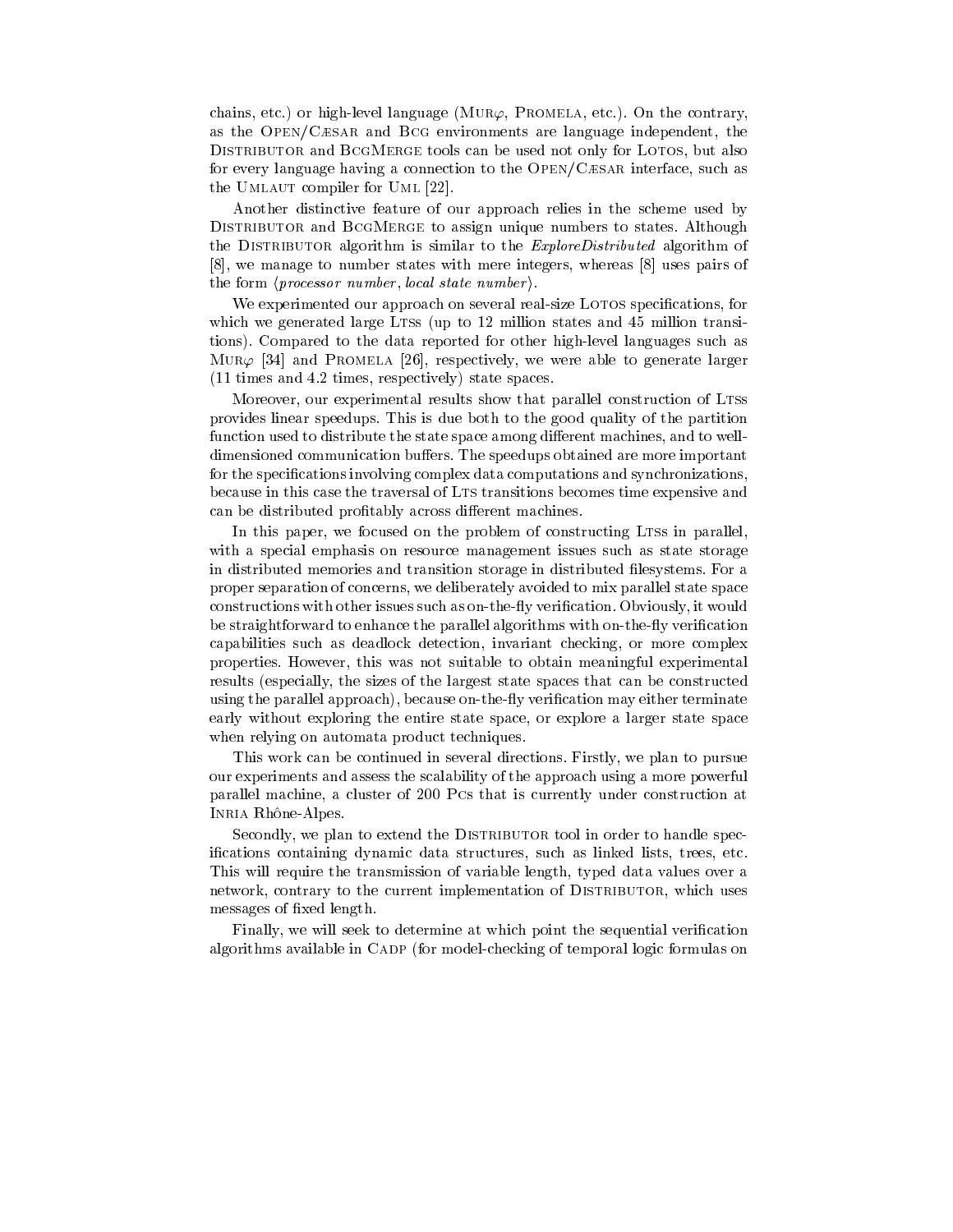Ltss, comparison and minimization of Ltss according to equivalence/preorder relations) will give up. As the sizes of LTSs constructed by DISTRIBUTOR will increase, it will be necessary to parallelize the verification algorithms themselves. Two approaches can be foreseen: parallel algorithms operating on-the-fly during the exploration of the LTS, or sequential algorithms working on (already constructed) partitioned LTSs.

## Acknowledgements

We are grateful to Xavier Rousset de Pina and to Emmanuel Cecchet for interesting discussions and for providing valuable assistance in using the Pc cluster of the SIRAC project of INRIA Rhône-Alpes. We also thank Adrian Curic and Frédéric Lang for their careful reading and comments on this paper.

### References

- 1. S. Allmaier, S. Dalibor, and D. Kreische. Parallel Graph Generation Algorithms for Shared and Distributed Memory Machines. In Proceedings of the Parallel Computing Conference PARCO'97 (Bonn, Germany). Springer-Verlag, 1997.
- 2. S. Allmaier, M. Kowarschik, and G. Horton. State Space Construction and Steady-State Solution of GSPNs on a Shared-Memory Multiprocessor. In Proceedings of the 7th IEEE International Workshop on Petri Nets and Performance Models PNPM'97 (Saint Malo, France), pages 112-121. IEEE CS-Press, 1997.
- 3. ANSI. Small Computer System Interface-2. Standard X3.131-1994, January 1994.
- 4. J. A. Bergstra and J. W. Klop. Process Algebra for Synchronous Communication. Information and Computation,  $60:109-137$ , 1984.
- 5. S. Caselli, G. Conte, F. Bonardi, and M. Fontanesi. Experiences on SIMD Massively Parallel GSPN Analysis. In G. Haring and G. Kotsis, editors, Computer Performance Evaluation: Modelling Techniques and Tools, volume 794. Lecture Notes in Computer Science, Springer-Verlag, 1994.
- 6. S. Caselli, G. Conte, and P. Marenzoni. Parallel State Space Exploration for GSPN Models. In G. De Michelis and M. Diaz, editors, Applications and Theory of Petri Nets 1995, volume 935, pages 181-200. Lecture Notes in Computer Science, Springer-Verlag, 1995.
- 7. Ernest Chang and Rosemary Roberts. An Improved Algorithm for Decentralized Extrema-Finding in Circular Congurations of Processes. Communications of the  $ACM$ ,  $22(5):281-283$ , may 1979.
- 8. G. Ciardo, J. Gluckman, and D. Nicol. Distributed State Space Generation of Discrete-State Stochastic Models. INFORMS Journal of Computing, 1997.
- 9. A. Cimatti, E. Clarke, F. Giunchiglia, and M. Roveri. NUSMV: a New Symbolic Model Checker. Springer International Journal on Software Tools for Technology Transfer (STTT), 2(4):410-425, April 2000.
- 10. E. Clarke, O. Grumberg, and D. Peled. Model Checking. MIT Press, 2000.
- 11. D. Dill. The Mur $\varphi$  Verification System. In R. Alur and T. Henzinger, editors, Proceedings of the 8th International Conference on Computer-Aided Verification  $CAV'96$ , volume 1102 of Lecture Notes in Computer Science, pages 390-393. Springer Verlag, July 1996.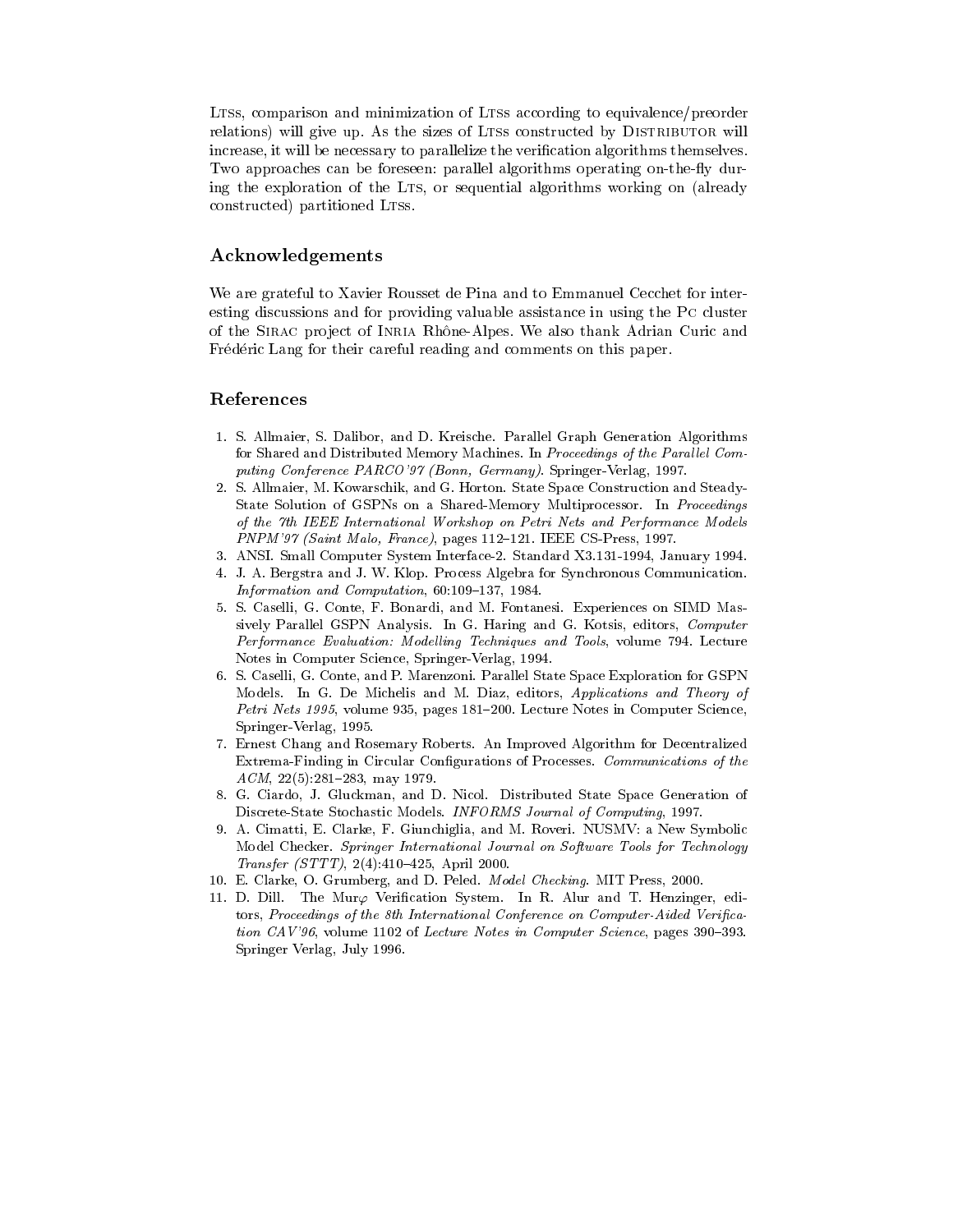- 12. Jean-Claude Fernandez, Hubert Garavel, Alain Kerbrat, Radu Mateescu, Laurent Mounier, and Mihaela Sighireanu. CADP (CSAR/ALDEBARAN Development Package): A Protocol Validation and Verification Toolbox. In Rajeev Alur and Thomas A. Henzinger, editors, Proceedings of the 8th Conference on Computer-Aided Verification (New Brunswick, New Jersey, USA), volume 1102 of Lecture Notes in Computer Science, pages 437-440. Springer Verlag, August 1996.
- 13. Hubert Garavel. OPEN/CÆSAR: An Open Software Architecture for Verification, Simulation, and Testing. In Bernhard Steffen, editor, *Proceedings of the First* International Conference on Tools and Algorithms for the Construction and Analysis of Systems TACAS'98 (Lisbon, Portugal), volume 1384 of Lecture Notes in Computer Science, pages 68-84, Berlin, March 1998. Springer Verlag. Full version available as INRIA Research Report RR-3352.
- 14. Hubert Garavel and Laurent Mounier. Specification and Verification of Various Distributed Leader Election Algorithms for Unidirectional Ring Networks. Science of Computer Programming,  $29(1-2):171-197$ , July 1997. Special issue on Industrially Relevant Applications of Formal Analysis Techniques. Full version available as INRIA Research Report RR-2986.
- 15. W. Gropp, S. Huss-Lederman, A. Lumsdaine, E. Lusk, B. Nitzberg, W. Saphir, and M. Snir. MPI: The Complete Reference, Vol.  $2$  - The MPI-2 Extensions. MIT Press, 1998.
- 16. B. Haverkort, H. Bohnenkamp, and A. Bell. On the Efficient Sequential and Distributed Evaluation of Very Large Stochastic Petri Nets. In Proceedings PNPM'99 (Petri Nets and Performance Models). IEEE CS-Press, 1999.
- 17. T. Heyman, D. Geist, O. Grumberg, and A. Schuster. Achieving Scalability in Parallel Reachability Analysis of Very Large Circuits. In E. A. Emerson and A. P. Sistla, editors, Proceedings of the 12th International Conference on Computer-Aided Verification CAV'2000 (Chicago, IL, USA), volume 1855 of Lecture Notes in Computer Science, pages 20-35. Springer Verlag, July 2000.
- 18. C. A. R. Hoare. Communicating Sequential Processes. Prentice-Hall, 1985.
- 19. G. Holzmann. The Model Checker SPIN. IEEE Transactions on Software Engineering,  $23(5):279-295$ , May 1997.
- 20. Gerard J. Holzmann. Design and Validation of Computer Protocols. Software Series. Prentice Hall, 1991.
- 21. ISO/IEC. LOTOS A Formal Description Technique Based on the Temporal Ordering of Observational Behaviour. International Standard 8807, International Organization for Standardization — Information Processing Systems — Open Systems Interconnection, Genève, September 1988.
- 22. J-M. Jezequel, W.M. Ho, A. Le Guennec, and F. Pennaneac'h. UMLAUT: an Extendible UML Transformation Framework. In R.J. Hall and E. Tyugu, editors, Proceedings of the 14th IEEE International Conference on Automated Software Engineering ASE'99. IEEE, 1999. Also available as INRIA Technical Report RR-3775.
- 23. W. J. Knottenbelt and P. G. Harrison. Distributed Disk-Based Solution Techniques for Large Markov Models. In Proceedings of the 3rd International Meeting on the Numerical Solution of Markov Chains NSMC'99, Zaragoza, Spain, September 1999.
- 24. W. J. Knottenbelt, M. A. Mestern, P. G. Harrison, and P. Kritzinger. Probability, Parallelism and the State Space Exploration Problem. In Proceedings of the 10th International Conference on Modelling, Techniques and Tools (TOOLS '98), pages 165-179. LNCS 1469, September 1998.